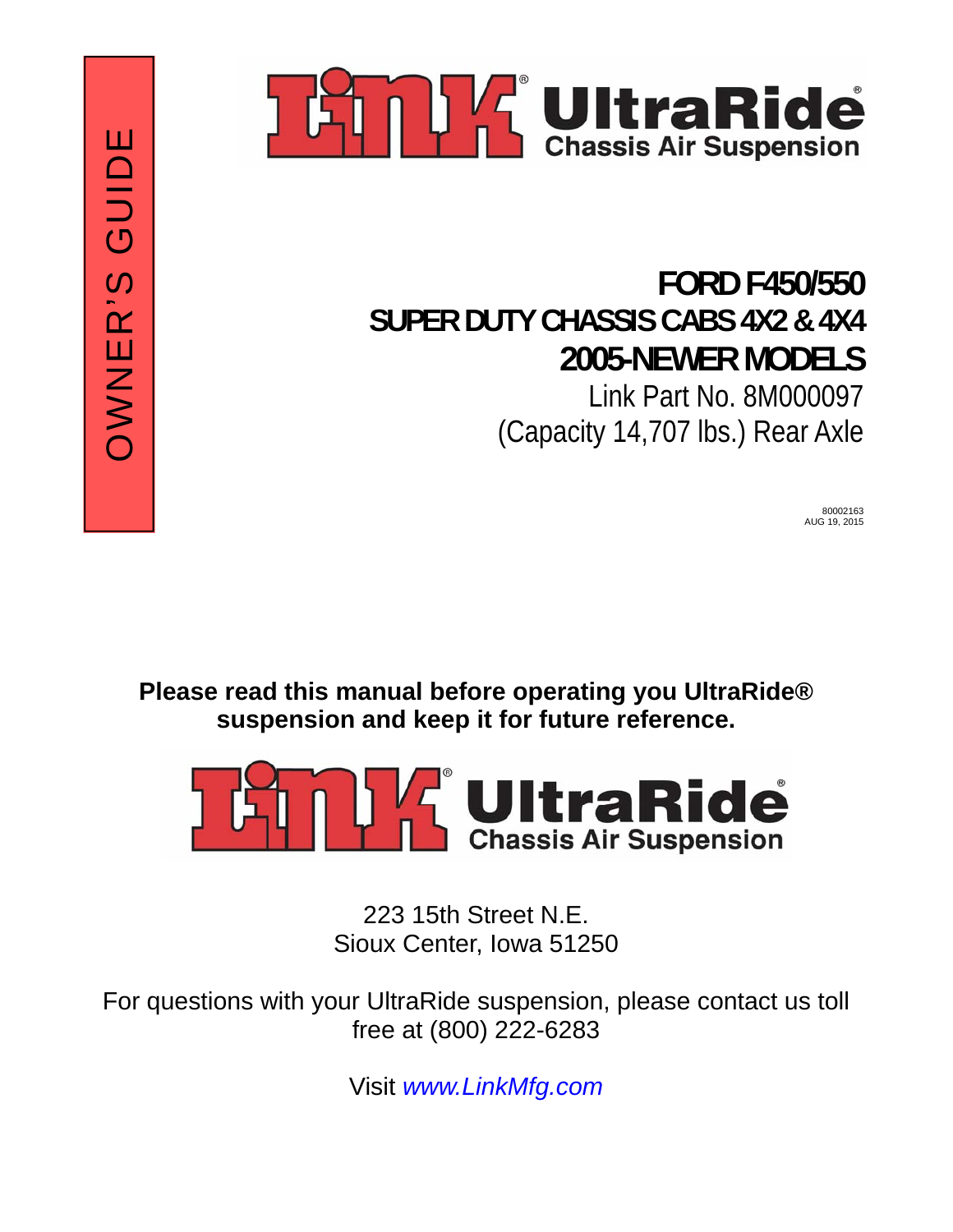#### **Congratulations on your new UltraRide!**

Thank you for choosing the Link UltraRide chassis air suspension for your vehicle. When properly installed, UltraRide will substantially improve ride and handling in your medium duty vehicle. With no lubrication required and only periodic maintenance as indicated in this manual, your new UltraRide suspension will provide you with many miles of reliable, trouble free service.

In the unlikely event of a suspension malfunction between regular vehicle maintenance intervals, immediate corrective action should be taken to prevent further suspension damage. Call us or use our website, *www.linkmfg.com,* to help locate a Link dealer near you.

#### **SAFETY**

### **Warning symbols in this quide**

Instructions that when not followed can result in injury to yourself or others or damage to the vehicle are highlighted by the warning triangle symbol. These comments should be read and observed.

#### **OPERATION**

Your Link UltraRide chassis air suspension is fully automated and requires no manual intervention during normal vehicle operation. Ride height is controlled by the air control kit with the air compressor activated as necessary whenever the ignition key is in the ON position and system air pressure is below a present minimum.

#### **CONTROL PANEL**

The dashboard mounted control panel includes three components that perform the following functions:

 The 2 ampere fuse on the left side of the control panel protects the electrical circuits on the UltraRide air kit. If your compressor does not start when the vehicle ignition is in the ON position and the reservoir pressure is low, check this fuse.

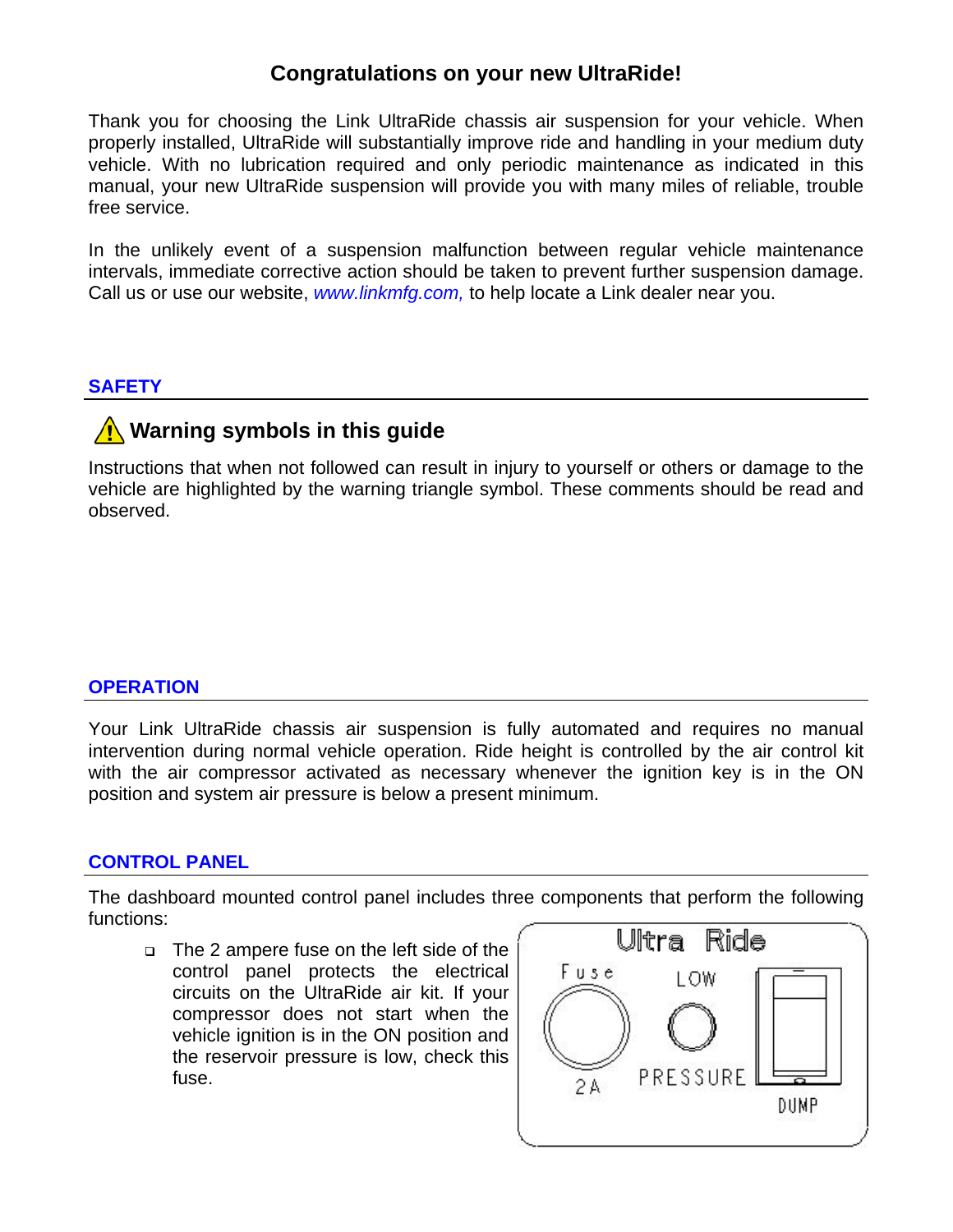- The Low Pressure Warning Light located in the center of the control panel indicates a severe loss of reservoir air pressure (below 60 psi) when the light is energized. The Low Pressure Warning Light may be on at vehicle start-up or briefly after the DUMP feature has been used; however, should it remain on for more than 5-7 minutes or should it come on while the vehicle is in motion, immediate action should be taken to determine and correct the source of air loss. Failure to take immediate corrective action may cause severe damage to suspension components.
- The DUMP switch located on the right hand side of the control panel causes air to be exhausted from the air springs when in the on position. This function may be used to load or unload your vehicle for hitching or unhitching a towed vehicle. The normal position for this switch is OFF.



NEVER operate your vehicle with the DUMP switch in the ON position and/or the air springs deflated. Severe damage to the air springs and suspension components may result.

#### **MAINTENANCE**

Under normal driving conditions, your UltraRide requires very little maintenance. However, a few simple preventative actions will extend suspension life and reliability. To reduce down time, most of these actions may be performed at normal vehicle service intervals. **Failure to perform scheduled maintenance may result in loss of warranty coverage.** 

If you vehicle requires professional service, your authorized dealer can provide the necessary parts and service. Refer to your installer or the nearest dealer (located by either contacting Link Customer Service at (800) 222-6283 or online at www.linkmfg.com.

## **A** CAUTION A

Before any maintenance or service is performed on an UltraRide chassis suspension, system air pressure must be relieved by pulling the air reservoir drain valve cable. Failure to do so may result in serious injury.

**Follow all TMC Recommendations for Air Suspensions and Drive Axles.**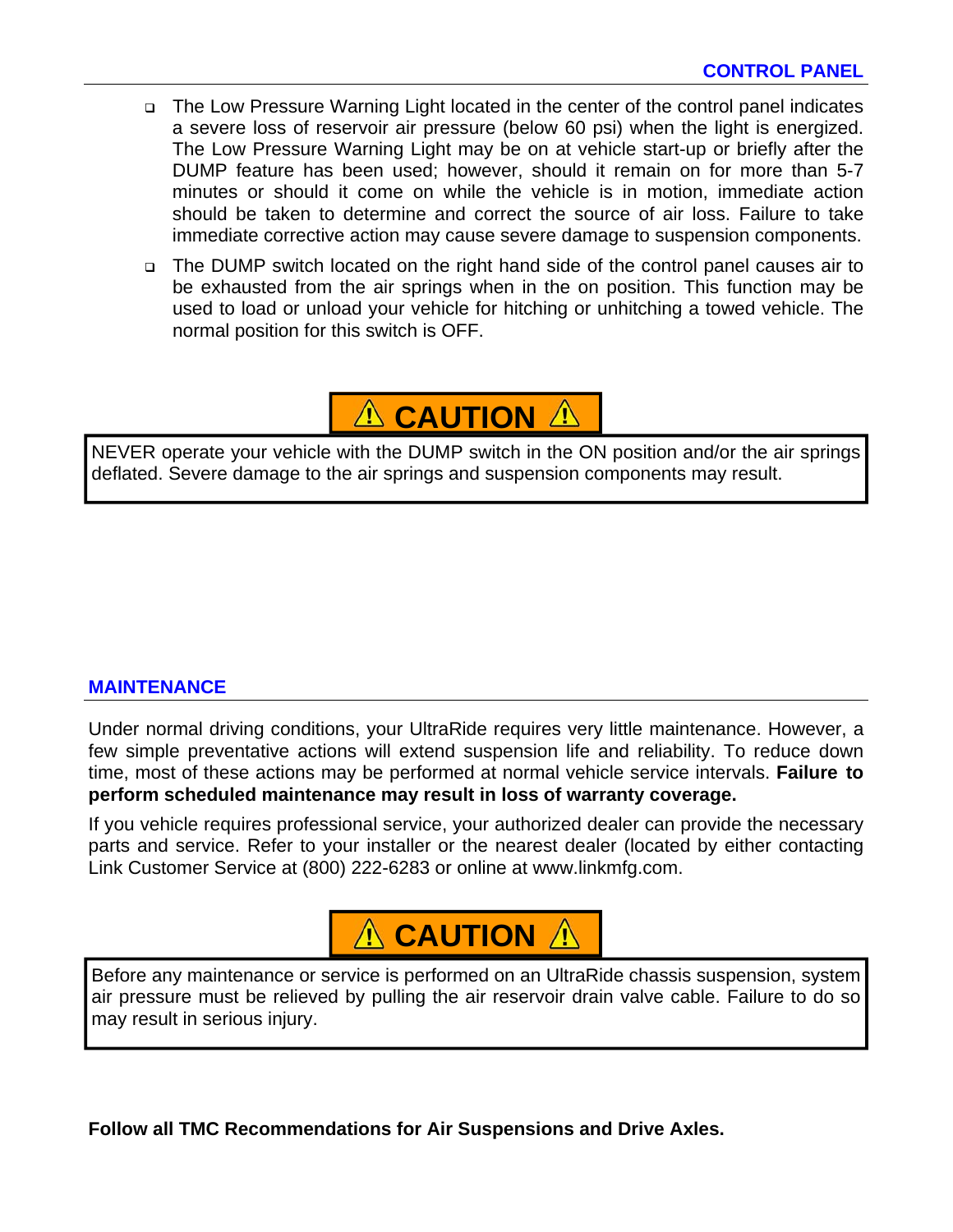#### **AFTER THE INITIAL DRIVE:**

□ Check & re-torque axle clamp fasteners.

#### **DAILY SERVICE:**

□ Release any moisture in air tank by pulling on air release cable.

#### **CHECK AT EVERY VEHICLE SERVICE INTERVAL:**

- Check Design Height (8.00±¼").
- □ Check for air leaks around fittings.
- □ Check tire pressures.
- Check air compressor filter and replace annually.
- Visually check Valve/Linkage hardware for function and that components/fasteners are intact.

#### **CHECK AFTER THE FIRST 3000 MILES:**

- Recheck & tighten any loose fasteners.
- □ Check for any loose or worn components.

#### **CHECK EVERY 30,000 MILES:**

- □ Check arm pivot and lateral control rod bushings for wear; Replace if worn.
- Check all fasteners and re-torque if there is evidence of loosening (refer to Torque Table).

#### **CHECK ANNUALLY:**

□ Check shock absorbers for oil leaks and function

| <b>TORQUE TABLE</b>                                          |                       |                   |
|--------------------------------------------------------------|-----------------------|-------------------|
| <b>LOCATION</b>                                              | <b>FASTENER</b>       | <b>TORQUE</b>     |
| <b>FRAME HANGER</b>                                          | 9/16 UNF NUTS         | 134 FT-LBS        |
| <b>FRAME HANGER</b>                                          | 5/8 UNC NUTS          | <b>200 FT-LBS</b> |
| DRIVER SIDE AXLE BRACKET AT OE D-<br><b>BUSHING LOCATION</b> | 10 mm OE BOLTS        | 72 N-m            |
| AXLE BRACKET (LONG BOLTS)                                    | 1/2 UNC NUTS          | 106 FT-LBS        |
| AIR SPRING ADAPTER PLATES                                    | 3/8 UNC NUTS          | 31 FT-LBS         |
| <b>CROSSMEMBER</b>                                           | 1/2 UNC NUTS          | <b>100 FT-LBS</b> |
| STABILIZER BAR D-BUSHING MOUNTS                              | 5/8 UNC NUTS          | 200 FT-LBS        |
| LOWER CONTROL ARM AT AXLE BRACKET                            | 5/8 UNC NUTS          | <b>200 FT-LBS</b> |
| STABILIZER BAR BUSHINGS AND CONTROL<br>ARM AT FRAME HANGER   | M22 X 2.5 NUTS        | 830 N-m           |
| LATERAL CONTROL ROD (PASS.)                                  | <b>M22 X 2.5 NUTS</b> | 830 N-m           |
| LATERAL CONTROL ROD (DRIVER)                                 | 5/8 UNC NUTS          | <b>200 FT-LBS</b> |

#### **MAINTENANCE**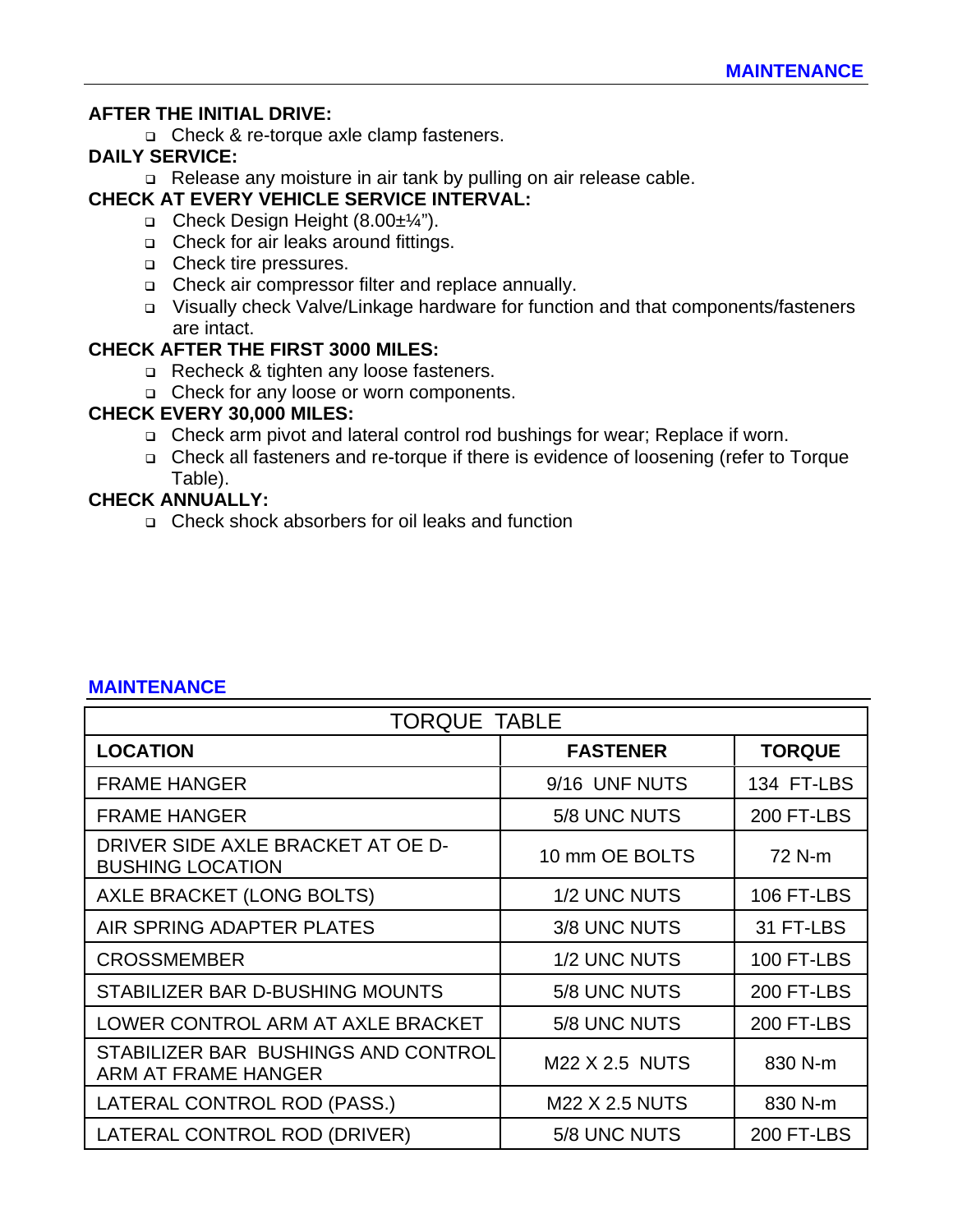# UltraRide — **TROUBLE SHOOTING GUIDE**

| <b>COMPONENT</b>            | <b>POSSIBLE PROBLEM</b>                                                                                                                                           | <b>CORRECTIVE ACTION</b>                                                                                                                                            |
|-----------------------------|-------------------------------------------------------------------------------------------------------------------------------------------------------------------|---------------------------------------------------------------------------------------------------------------------------------------------------------------------|
| <b>Airlines</b>             | Air leaks                                                                                                                                                         | Replace airline                                                                                                                                                     |
| <b>Fittings</b>             | Air leaks                                                                                                                                                         | Remove fitting and apply fresh joint compound.<br>Reinstall fitting, but Do Not Over tighten. Do not<br>use Teflon tape.                                            |
| <b>Air Springs</b>          | A. Improper height<br><b>B.</b> Air leakage                                                                                                                       | A. Adjust valve linkage to maintain proper air spring<br>height.<br><b>B.</b> Replace air spring.                                                                   |
| <b>Height Control Valve</b> | Air spring(s) will not inflate when weight is added to<br>the chassis.<br><b>OR</b><br>Air spring(s) will not deflate when weight is removed<br>from the chassis. | A. Inspect valve/s to ensure it is oriented correctly.<br>Check that the airlines and fittings are assembled to<br>their correct ports.<br><b>B.</b> Replace valve. |
| <b>Shock Absorber</b>       | Insufficient damping effect                                                                                                                                       | Replace shocks                                                                                                                                                      |
| <b>Lateral Control Rod</b>  | A. Loose nuts on lateral control rod bolts<br><b>B.</b> Worn bushings                                                                                             | A. Tighten securely.<br><b>B.</b> Replace lateral control rod.                                                                                                      |

#### **WARRANTY**

Link UltraRide warrants their suspension's fabricated structural components against failure under normal use for period of three (3) years or 75,000 miles\*, whichever occurs first. This warranty period begins with the date of installation to the original owner. Under this warranty Link UltraRide will replace or repair any part that by its inspection is determined to be defective. In addition, for a period not to exceed twelve (12) months \*\* Link UltraRide will provide a labor allowance, which it determines to be adequate to properly replace or repair defective structural parts and or components.

All parts or components thought to be defective must be returned with company authorization, freight prepaid, to Link UltraRide. A complete written explanation of claimed defects and circumstances of failure, the serial number, and date of installation must accompany these returns. Link UltraRide must authorize labor allowance prior to initiation of repairs.

\*Purchased components and/or accessories other than the fabricated structure are warranted for one (1) year or 36,000 miles, whichever occurs first. This warranty period begins with the date of installation to the original owner.

\*\*Purchased components and/or accessories other than the fabricated structure are eligible for a warranted labor allowance for twelve (12) months or 18,000 miles from installation date.

#### \*\*\***Special Stipulations: For Ambulance Applications**

**IF THESE STIPULATIONS ARE NOT ADHERED TO, ONLY STANDARD WARRANTY WILL APPLY.**  All must be equipped with an Electronic or Commercial Duty Air Kit, and Air Dryer. **Warranty:** Air kits and Related - See Separate Component Policies